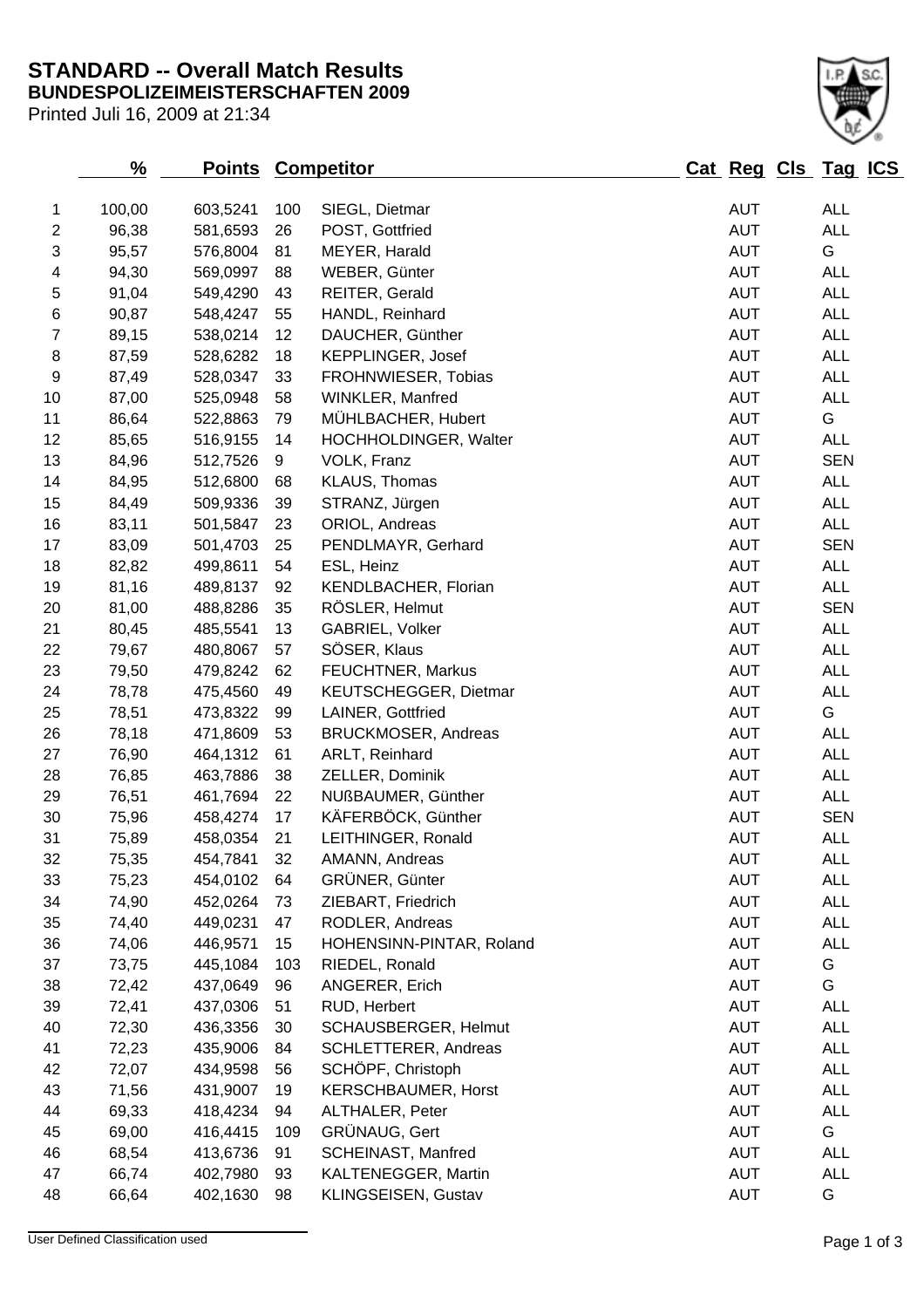## **BUNDESPOLIZEIMEISTERSCHAFTEN 2009 STANDARD -- Overall Match Results**

Printed Juli 16, 2009 at 21:34

| 49 | 66,43 | 400,8915    | 65             | HÖSZ, Heinrich          | <b>AUT</b> | <b>ALL</b> |
|----|-------|-------------|----------------|-------------------------|------------|------------|
| 50 | 65,77 | 396,9257    | 111            | MAIER, Christian        | <b>AUT</b> | G          |
| 51 | 65,68 | 396,4142    | 83             | SCHLECHTER, Jürgen      | <b>AUT</b> | <b>ALL</b> |
| 52 | 64,99 | 392,2470    | 108            | HOLDER, Hubert          | <b>AUT</b> | G          |
| 53 | 64,80 | 391,0668    | 87             | <b>VRATARIC, Thomas</b> | <b>AUT</b> | <b>ALL</b> |
| 54 | 63,78 | 384,9497    | 10             | AUMAYR, Gerhard         | <b>AUT</b> | <b>ALL</b> |
| 55 | 63,32 | 382,1520    | 24             | PARZER, Winfried        | <b>AUT</b> | <b>SEN</b> |
| 56 | 63,26 | 381,8152    | 71             | WAGNER, Leopold         | <b>AUT</b> | ALL        |
| 57 | 63,04 | 380,4720    | $\overline{1}$ | JUEN, Sonja             | <b>AUT</b> | <b>DAM</b> |
| 58 | 62,80 | 378,9863    | 59             | RIEDER, Enrico          | <b>AUT</b> | ALL        |
| 59 | 62,65 | 378,1376    | 74             | STRASSER, Elisabeth     | <b>AUT</b> | <b>DAM</b> |
| 60 | 61,91 | 373,6656    | 67             | HOLLAN, Wolfgang        | <b>AUT</b> | ALL        |
| 61 | 61,70 | 372,3487    | 37             | TSCHÜTSCHER, Christian  | <b>AUT</b> | ALL        |
| 62 | 61,11 | 368,7852    | 40             | EIPELDAUER, Walter      | <b>AUT</b> | <b>SEN</b> |
| 63 | 60,58 | 365,6245    | 66             | HENGSTBERGER, Johann    | <b>AUT</b> | <b>ALL</b> |
| 64 | 60,25 | 363,5939    | 16             | HUTTER, Günther         | <b>AUT</b> | ALL        |
| 65 | 60,19 | 363,2515    | 85             | STEURER, Margit         | <b>AUT</b> | <b>DAM</b> |
| 66 | 59,73 | 360,5049    | 29             | THOMA, Alfred           | <b>AUT</b> | <b>SEN</b> |
| 67 | 59,51 | 359,1428    | 44             | GRABNER, Wolfgang       | <b>AUT</b> | <b>ALL</b> |
| 68 | 58,86 | 355,2329    | 20             | LASSNIG, Anton          | <b>AUT</b> | <b>SEN</b> |
| 69 | 58,80 | 354,8771    | 102            | GRUBER, Birgit          | <b>AUT</b> | G          |
| 70 | 57,59 | 347,5531    | 41             | HORVATH, Robert         | <b>AUT</b> | <b>ALL</b> |
| 71 | 56,60 | 341,5841    | 6              | GRUBER, Manfred         | <b>AUT</b> | <b>ALL</b> |
| 72 | 56,14 | 338,7970    | 78             | KRUG, Christian         | <b>AUT</b> | <b>ALL</b> |
| 73 | 55,78 | 336,6586    | 28             | STUMPTNER, Karoline     | <b>AUT</b> | <b>DAM</b> |
| 74 | 55,06 | 332,2878    | 75             | BRÜNDLINGER, Stefan     | <b>AUT</b> | <b>ALL</b> |
| 75 | 54,07 | 326,3468    | 63             | GAMSJÄGER, Anton        | <b>AUT</b> | <b>SEN</b> |
| 76 | 53,83 | 324,8961    | 52             | TATSCHL, Bernhard       | <b>AUT</b> | <b>ALL</b> |
| 77 | 52,71 | 318,1184    | 77             | KRIECHHAMMER, Michael   | <b>AUT</b> | <b>ALL</b> |
| 78 | 52,38 | 316,1348    | 97             | WEBER, Roland           | <b>AUT</b> | G          |
| 79 | 52,38 | 316,1280    | 70             | SCHIESZWOHL, Thomas     | <b>AUT</b> | ALL        |
| 80 | 51,15 | 308,7180    | $\overline{4}$ | SCHÖNHERR, Nicole       | <b>AUT</b> | <b>DAM</b> |
| 81 | 51,02 | 307,9312 36 |                | RÖSLER, Katrin          | <b>AUT</b> | <b>DAM</b> |
| 82 | 50,38 | 304,0287    | 69             | HÖSZ, Liliane           | <b>AUT</b> | <b>DAM</b> |
| 83 | 50,37 | 303,9955    | 105            | LADINIC, Nicolai        | <b>AUT</b> | G          |
| 84 | 49,39 | 298,0793    | 27             | STEINDL, Josef Michael  | <b>AUT</b> | <b>SEN</b> |
| 85 | 49,22 | 297,0399    | $\overline{2}$ | LANSCHÜTZER, Doris      | <b>AUT</b> | <b>DAM</b> |
| 86 | 48,98 | 295,6133    | 90             | PIRCHNER, Paul          | <b>AUT</b> | <b>ALL</b> |
| 87 | 47,67 | 287,6911    | 46             | JOHAM, Michael          | <b>AUT</b> | <b>ALL</b> |
| 88 | 47,60 | 287,2981    | 86             | UNTERLECHNER, Yvonne    | <b>AUT</b> | <b>DAM</b> |
| 89 | 47,45 | 286,3815    | 11             | GROSS, Sophie           | <b>AUT</b> | G          |
| 90 | 45,77 | 276,2433    | 82             | PERNLOCHNER, Paul       | <b>AUT</b> | <b>ALL</b> |
| 91 | 45,37 | 273,8260    | 89             | WEISS, Rene             | <b>AUT</b> | <b>ALL</b> |
| 92 | 45,13 | 272,4001    | 45             | JESSENIG, Manuela       | <b>AUT</b> | <b>DAM</b> |
| 93 | 41,29 | 249,2139    | 31             | JOCHER, Johann          | <b>AUT</b> | <b>SEN</b> |
| 94 | 40,93 | 246,9959    | 48             | EGGER, Heimo            | <b>AUT</b> | <b>ALL</b> |
| 95 | 40,07 | 241,8519    | 72             | MAYER, Alfred           | <b>AUT</b> | <b>SEN</b> |
| 96 | 39,66 | 239,3472    | $\mathbf{3}$   | LEITNER, Natascha       | <b>AUT</b> | <b>DAM</b> |
|    |       |             |                |                         |            |            |

**% Points Competitor Cat Reg Cls Tag ICS**